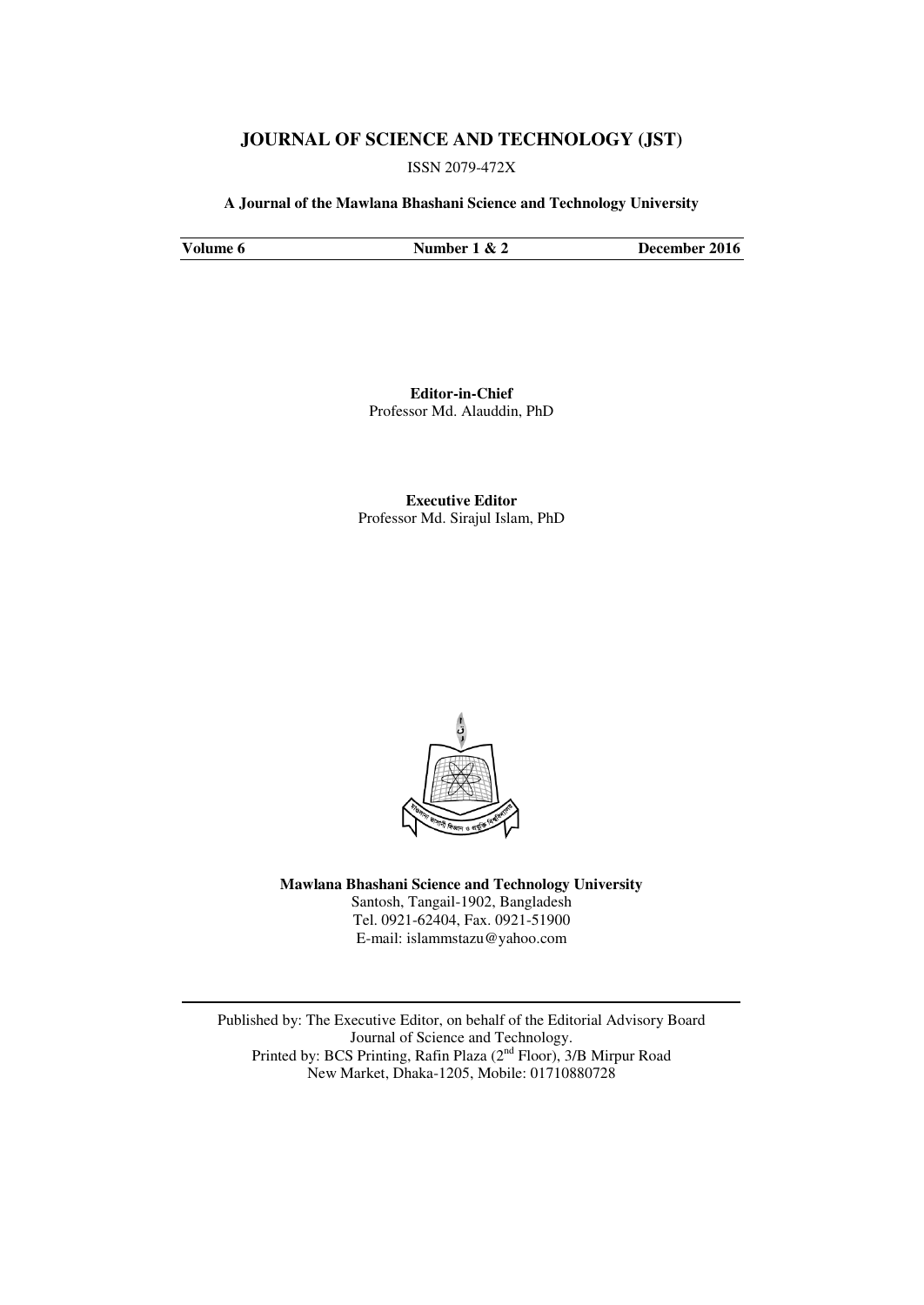# **JOURNAL OF SCIENCE AND TECHNOLOGY (JST) EDITORIAL ADVISORY BOARD**

### **Editor-in-Chief**

| Professor Md. Alauddin, PhD | Vice-Chancellor                                    |
|-----------------------------|----------------------------------------------------|
|                             | Mawlana Bhashani Science and Technology University |
|                             | Santosh, Tangail-1902                              |
|                             |                                                    |

#### **Executive Editor**

| Professor Md. Sirajul Islam, PhD | Department of ESRM, Mawlana Bhashani Science and |
|----------------------------------|--------------------------------------------------|
|                                  | Technology University, Santosh, Tangail-1902     |

#### **Editorial Advisory Board**

AQM Mahbub, PhD Dept. of Geography and Environment, University of Dhaka Md. Shams-Ud-Din, PhD Dept. of Food Technology and Rural Industries, BAU Mahbuba Nasreen, PhD Dept. of Sociology, University of Dhaka Ayub Nabi, PhD Principal, NITTRAD (Former TIDC), Savar, Dhaka Md. Al-Amin Bhuiyan, PhD Dept. of CSE, Jahangirnagar University M. Kabir, PhD Dept. of Statistics (Ex Prof.), Jahangirnagar University Altaf Hossain, PhD Dept. of Chemistry, University of Dhaka Md. Fakrul Alam, PhD Dept. of English, University of Dhaka Anwarul Azim Akand, PhD Dept. of Genetic Engg. and Biotech., University of Dhaka Md. Mazedur Rahman, PhD Dept. of Mathematics, RUET Punam Pahwa, PhD University of Saskatchewan, Canada Asraf Ahmed, PhD Morgan State University, USA

#### **Member, Editorial Board**

| Prof. Md. Alauddin, PhD        | Dept. of Pharmacy, MBSTU                                 |
|--------------------------------|----------------------------------------------------------|
| Prof. Rabindranath Shil, PhD   | Dept. of Statistics, MBSTU                               |
| Prof. A. F. M. Ashraf Ali, PhD | Dept. of Business Administration, MBSTU                  |
| Prof. A.K.M. Mohiuddin, PhD    | Dept. of Biotechnology and Genetic Engineering, MBSTU    |
| Mohammad Motiur Rahman, PhD    | Dept. of Computer Science and Engineering, MBSTU         |
| Sajjad Waheed, PhD             | Dept. of Information and Communication Technology, MBSTU |
| Md. Iqubal Mhmud, PhD          | Dept. of Textile Engineering, MBSTU                      |
| Mohammad Jahirul Islam         | Dept. of Criminology and Police Science, MBSTU           |
| Md. Abu Zubair, PhD            | Dept. of Food Technology and Nutritional Science, MBSTU  |
| Mohammad Khademul Islam, PhD   | Dept. of Chemistry, MBSTU                                |
| Pinakee Dey, PhD               | Dept. of Mathematics, MBSTU                              |
| Md. Masum Haider, PhD          | Dept. of Physics, MBSTU                                  |
| Md. Moniruzzaman Muzib         | Dept. of Economics, MBSTU                                |
| Md. Asaduzzaman Shikder, PhD   | Dept. of Biochemistry and Molecular Biology, MBSTU       |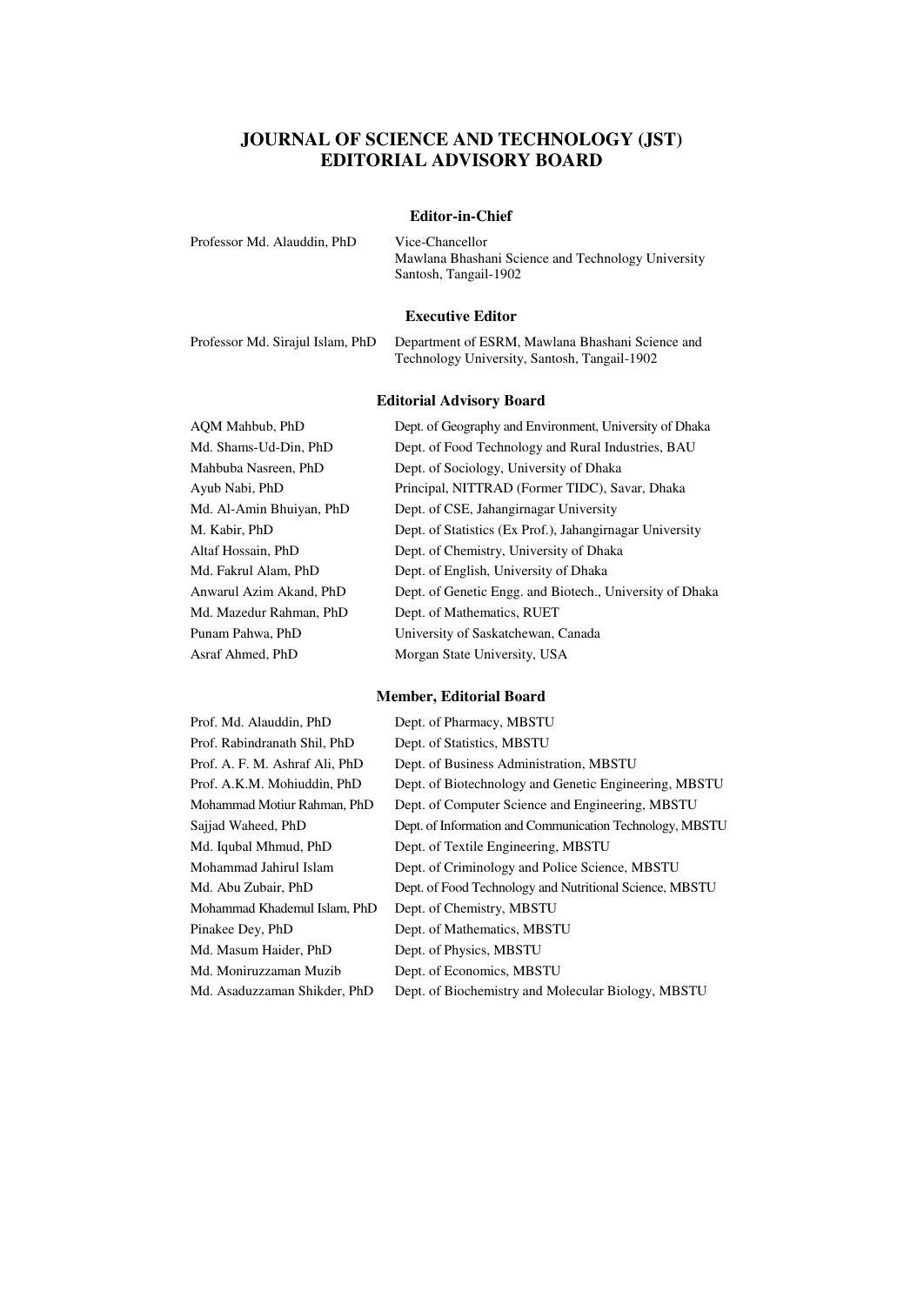# **PREPARATION OF MANUSCRIPT INSTRUCTIONS TO AUTHORS**

The manuscript of a full preferably is limited within ten type-written pages including tables, figures, graphs, etc. while that of short communication it should not exceed four pages (approximately 1000 wards) and be submitted in duplicate to the editor in chief of the journal. Each manuscript should have a cover page bearing the full title, name(s) of the author(s), address of correspondence and a short running title of not more then 30 characters. The second page will include the full title and a concise abstract of not more then 250 wards, followed by up to five keywords. Beginning from the third page, the manuscript should be preferably arranged in the following sequences: **Introduction, Materials and Methods, Results, Discussions, Conclusion, Recommendation** (if any), **Acknowledgements and References.** Number of authors should not exceed five.

# **TABLES, GRAPHS AND FIGURES**

Tables should be numbered in Arabic numerals. All diagrams, graphs and photographs should be referred to in the text as figure, and numbered consecutively with Arabic numerals. All the figures should be provided with a detailed caption and all captions should be typed together on a separate sheet. In case, illustrations have been prepared with the help of a computer, only high quality laser prints should be submitted. Photographs should be sharp, well-contrasted, glossy prints trimmed at right angles. Figures should not be folded in any case. The drawings and photographs should be identified on back by author's name and figure number.

# **REFERENCES**

In the text, reference should be cited within brackets quoting author's last name and the year of publication in the appropriate place such as (Mia, 1994), (Mia and Shokita, 1995). The list of references should be arranged alphabetically according to the last name of the first author. A semicolon (;) should separate two or more references when put within the same bracket. Common examples are given below.

#### **Book:**

Pillay, T. V.R., (1990). Aquaculture principles and Practices, Fishing News Books, Oxford. 575 pp.

#### **Journal article:**

Mia, M. Y., R. Fuseya and S. Watanable, (1999). Genetic variation among the three species of grapsid crapbs*, Helice tridens latimera, H. tridens tridens and H. leachi*. *Crustacean Res*., **23**: 52-61.

### **PAGE CHARGES AND COPYRIGHT**

Article published in *JST* are subject to paying Tk. 2,000 (US \$ 100) to defray the cost of printing and other incidental charges. Ten reprints of each manuscript will be provided free of charge. Additional copies may be purchased if ordered when the galley proofs are returned after corrections. One copy of the Journal will be given to its corresponding author only. The copyright in published manuscripts is vested with the publisher.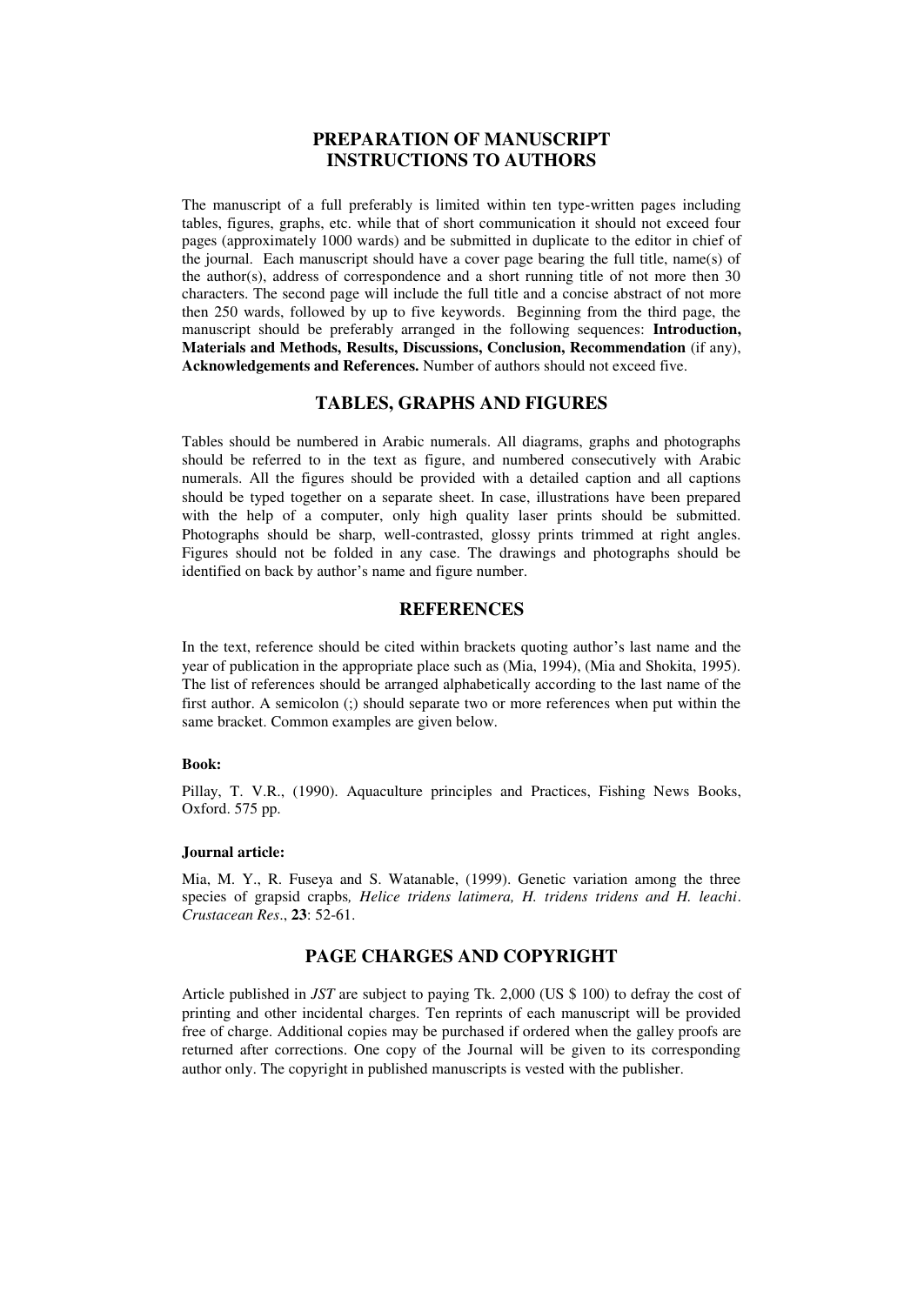# **GALLEY PROOFS**

All galley proofs will be sent to the corresponding author for correction. The corrected proofs should be returned to the Executive Editor within one week of receipt. Alterations and changes in the proofs in any forms (such as authorship, title of the manuscript, etc.) other than those by the printer's errors, are not desirable at this stage. Final version of the manuscript in a CD along with a hard copy of the same is to be sent to the Executive Editor also.

# **SUBSCRIPTION RATES**

Subscription for the Journal is possible on a calendar year basis. Individual subscription must be in the name of an individual. General subscription is available for libraries, institutions, research organizations, etc. Price for the preceding issues is also available from the office of the Editor-in-Chief.

Subscription rates per volume of two issues of the Journal are as follows:

- **Bangladesh**  Institution, Research organization, etc.: Tk. 1000.00 Individual: Tk.500.00
- **Other Countries**  Institution, Research organization, etc.: US \$ 50.00 Individual: US \$ 25.00
- **Publication Date** 01 December 2016
- **Address for order and enquiries**  The Executive Editor *Journal of Science and Technology*  Mawlana Bhashani Science and Technology University Tangail-1902, Bangladesh Tel. 0921-62404, Fax. 0921-51900 E-mail: [islammstazu@yahoo.com](mailto:oshin1996@yahoo.com)